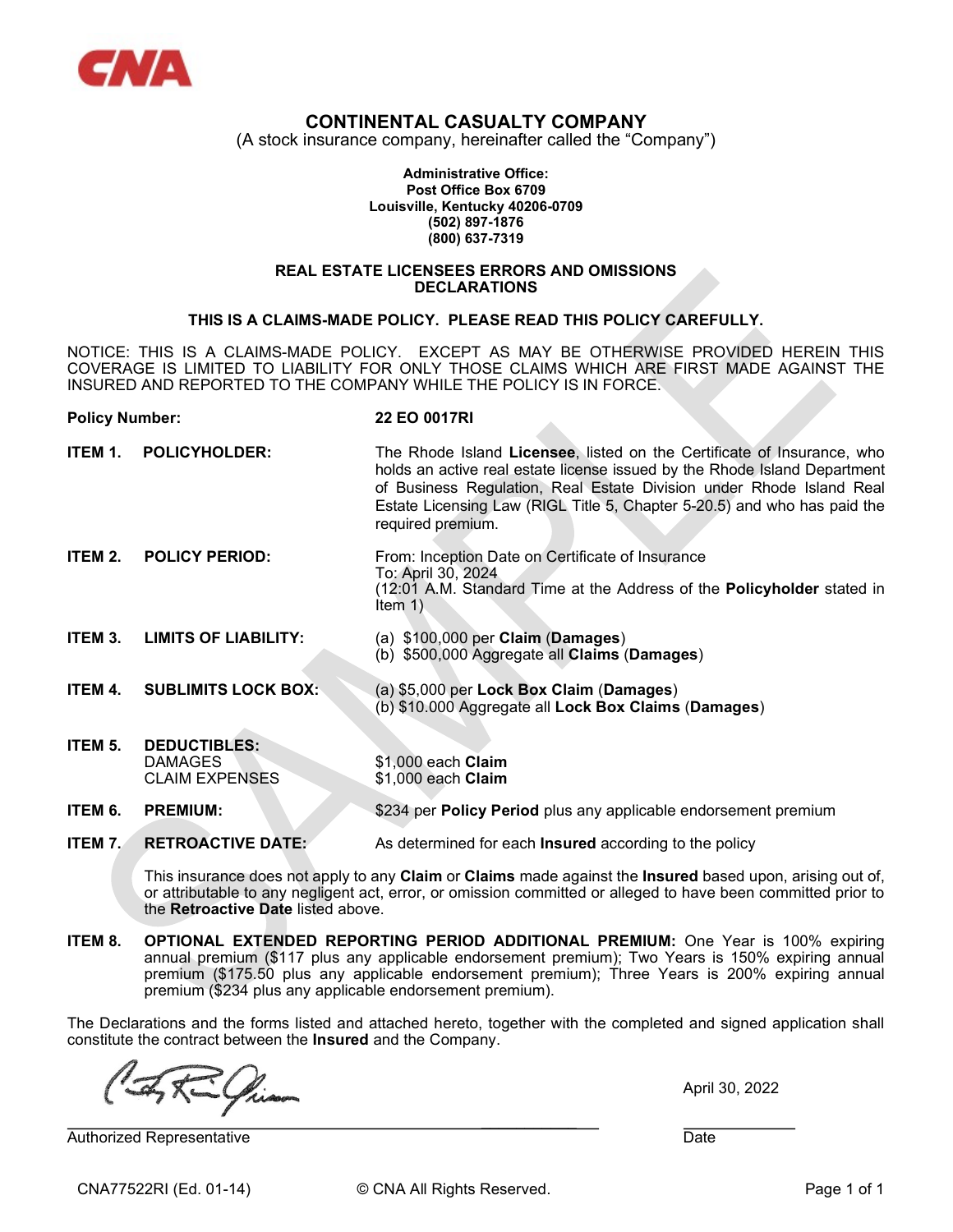

## REAL ESTATE LICENSEES ERRORS AND OMISSIONS POLICY

## **NOTICE**

THIS INSURANCE IS WRITTEN ON A CLAIMS-MADE AND REPORTED BASIS. EXCEPT TO SUCH EXTENT AS MAY OTHERWISE BE PROVIDED HEREIN, COVERAGE UNDER THIS POLICY IS LIMITED TO LIABILITY ONLY FOR THOSE CLAIMS THAT ARE FIRST MADE AGAINST THE INSURED AND REPORTED TO THE COMPANY DURING THE POLICY PERIOD OR ANY APPLICABLE EXTENDED REPORTING PERIOD. NO COVERAGE EXISTS FOR CLAIMS FIRST MADE AGAINST THE INSURED BEFORE THE BEGINNING OR AFTER THE END OF THE POLICY PERIOD. PLEASE REVIEW THIS POLICY CAREFULLY AND DISCUSS THIS COVERAGE WITH YOUR INSURANCE AGENT OR BROKER.

# INSURING AGREEMENT

#### I. COVERAGE

The Company will pay **Damages**, in excess of the **Damages** Deductible, which the **Insured** becomes obligated to pay as a result or by reason of a Claim, so long as the Claim is first made against the Insured during the Policy Period and reported to the Company in writing during the Policy Period, unless an Extended Reporting Period applies, provided that:

- A. the negligent act, error, or omission was committed or alleged to have been committed after the Retroactive Date; and
- B. prior to the inception date of the **Policy Period** no **Insured** had a basis to believe that any such negligent act, error, or omission or Related Negligent Act, Error, or Omission might reasonably be expected to be the basis of a Claim against the Insured.

The Company has the right and duty to defend the Insured against any Claim seeking Damages covered by this policy until the applicable Limits of Liability or Sublimits of Liability are exhausted. The Company has the right to select counsel; investigate the circumstances of the Claim; and pay judgments, settlements, and Claim Expenses as the Company deems necessary. In the event a **Claim** is subject to arbitration or mediation, the Company is entitled to exercise all of the **Insured's** rights in the choice of arbitrators or mediators and in the conduct of any arbitration or mediation proceeding. The Company has no duty to defend any Claim not covered by this policy.

The Company will not settle any Claim without the consent of the Insured, which consent shall not be unreasonably withheld. If the Company recommends a settlement to the Insured which is agreeable to the claimant, and the Insured does not agree to settle, the Company's applicable Limits of Liability or Sublimits of Liability are reduced to the total amount for which the Claim could have been settled, less any applicable deductible. The maximum amount the Company will pay in the event of any later settlement or judgment is the amount for which the Claim could have been settled plus the amount of Claim Expenses incurred up to the time the Company made the recommendation, less any applicable deductible.

# II. LIMITS OF LIABILITY

The Declarations set forth the Company's Limits of Liability and Sublimits of Liability for the Policyholder. The Limits of Liability and Sublimits of Liability are excess of the Damages Deductible. All other persons or organizations included under the definition of Insured share such Limits of Liability with the Policyholder. The Limits of Liability and Sublimits of Liability apply regardless of the number of Claims made or the number of persons or organizations making Claims against the Insured. If Related Claims are subsequently made against the Insured and reported to the Company timely, all such Related Claims, whenever made, shall be considered a single Claim first made within the Policy Period in which the earliest of the Related Claims was first made. All Related Claims covered under this Policy shall share the Limits of Liability and Sublimits of Liability set forth in the Declarations.

- A. Subject to the paragraphs below, the Company's Limits of Liability for **Damages** for each **Claim** shall not exceed the amount stated in Item 3 (a) of the Declarations.
- B. The Company's Limit of Liability for Damages for all Claims shall not exceed the Aggregate Limit stated in Item 3 (b) of the Declarations.
- C. The Company's Sublimit of Liability for Damages for each Lock Box Claim shall not exceed the per Lock Box Claim Sublimit stated in Item 4 (a) of the Declarations. The Company's Sublimit of Liability for Damages for all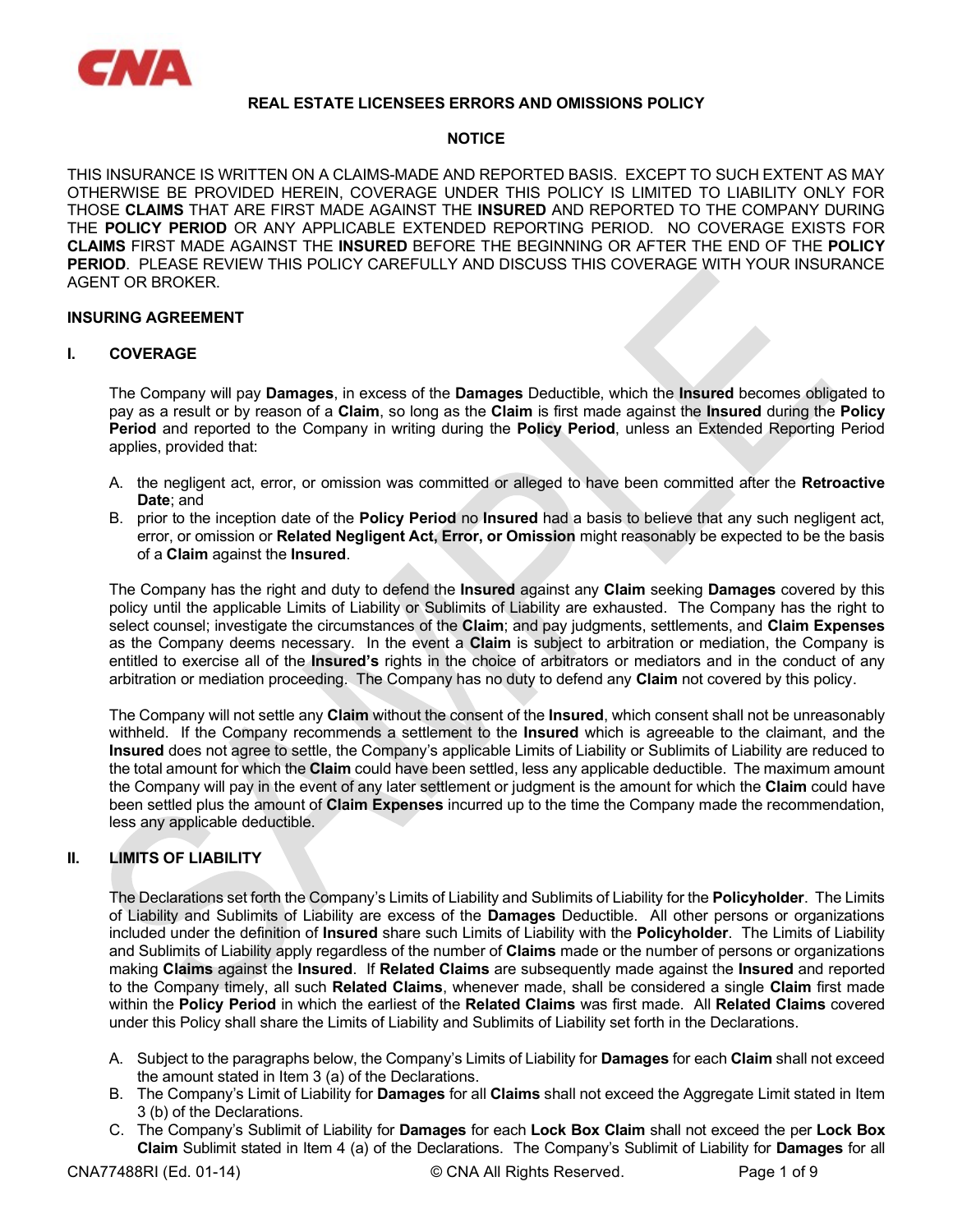

Lock Box Claims shall not exceed the Aggregate Lock Box Claim Sublimit set forth in Item 4 (b) of the Declarations. Damages paid within the Lock Box Claim Sublimits of Liability are included within, and not in addition to, the per Claim Limit of Liability and the Aggregate Limit of Liability under Item 3 of the Declarations.

- D. If a Claim involves coverage issued to two or more Insureds, the amount paid by the Company on behalf of all Insureds shall be prorated in relationship to the amount awarded against each such Insured, but in no event shall the amount paid by the Company for all Insureds exceed the Limits of Liability or Sublimits of Liability shown on the Declarations.
- E. Limits of Liability and Sublimits of Liability are not renewed or increased by virtue of the operation of the Automatic or Optional Extended Reporting Period.
- F. In addition to the Limits of Liability and Sublimits of Liability, the Company will pay Claim Expenses in connection with covered Claims. Claim Expenses are in addition to the Limits of Liability and Sublimits of Liability and are excess of the Claim Expenses Deductible. The Company's payment of the applicable per Claim Limit of Liability or Sublimit of Liability or the applicable Aggregate Limit of Liability or Sublimit of Liability ends the Company's duties to defend, pay Damages, and pay Claim Expenses.

## III. DEDUCTIBLES

The Insured shall pay the Damages and Claim Expenses Deductibles, as stated in Item 5 of the Declarations, for each Claim. The Damages Deductible shall apply to the payment of Damages. Notwithstanding the Damages Deductible stated in the Declarations, Lock Box Claims shall be subject to a Damages Deductible of \$250 per Lock Box Claim. The Company's obligation to pay Damages begins only after the Insured has paid the Damages Deductible. The Claim Expenses Deductible shall apply to the payment of Claim Expenses. The Company is obligated to pay Claim Expenses in excess of the Claim Expenses Deductible. Notwithstanding the Claim Expenses Deductible stated in the Declarations, no Claim Expenses Deductible shall apply with respect to any Lock Box Claim. The Company may pay any part or all of the Damages or Claim Expenses Deductible to settle, defend, or investigate a Claim. The Insured must promptly reimburse the Company any amount of the Damages or Claim Expenses Deductible paid by the Company. In the event the Insured does not reimburse the Company within 60 (sixty) days, the Company will be entitled to recover reasonable costs and attorney fees incurred in collecting such reimbursement.

If a Claim involves two or more Insureds who are affiliated with the same Real Estate Firm, only one Damages Deductible and one Claim Expenses Deductible apply. However, the Deductibles will be shared equally by all Insureds involved in the Claim. Payment of the Deductibles is the joint and several liability of all Insureds but collection of the Deductibles will be the responsibility of the Real Estate Firm.

## IV. SUPPLEMENTARY PAYMENTS

Payments made under this section are not subject to the Damages Deductible or the Claim Expenses Deductible. In addition to the Limits of Liability and Sublimits of Liability, the Company will pay the following:

- A. Premiums on appeal bonds and bonds to release attachments. Premiums are limited to bonds no larger than the Company's remaining applicable Limits of Liability or Sublimits of Liability. Obtaining the bond is not the Company's obligation.
- B. \$250 for each day the Insured attends a trial or hearing in a civil lawsuit covered under this policy; however, attendance must be at the Company's request. In no event shall the amount payable under this provision exceed a \$5,000 Aggregate Limit during the Policy Period. In addition, the \$5,000 limit is the maximum the Company will pay even if such trial or hearing spans more than one **Policy Period**.
- C. Postjudgment interest on that portion of any judgment to which this insurance applies and which accrues after entry of the judgment and before the Company has paid, offered to pay, or deposited, whether in court or otherwise, that part of the judgment for which the Company is responsible.

# V. TERRITORY

- A. Coverage applies to a Policyholder domiciled in Rhode Island performing Professional Services in Rhode Island.
- B. If the Policyholder is domiciled in the State of Rhode Island, then this policy applies to Professional Services performed anywhere in the world, provided that: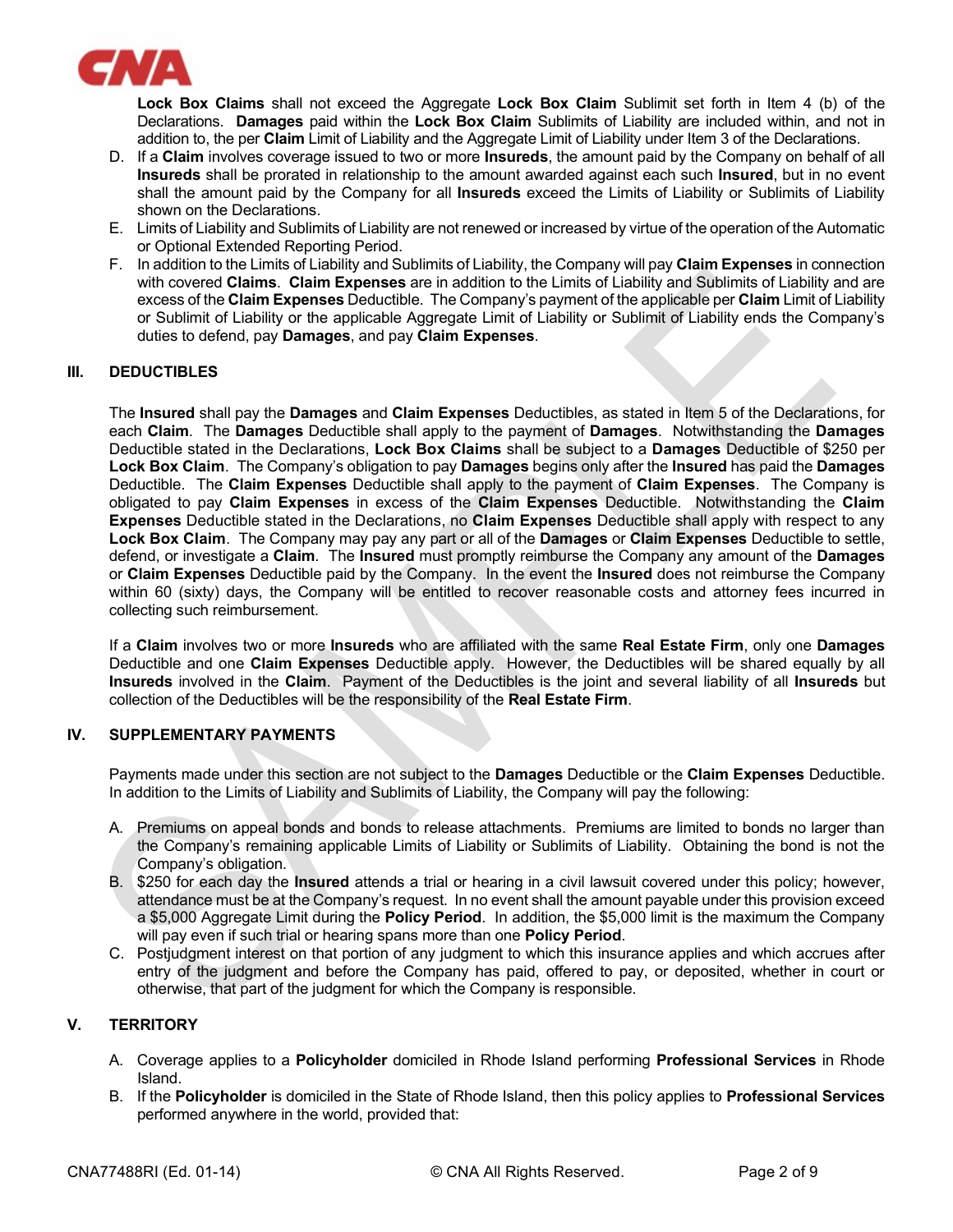

- 1. the Policyholder will be covered for Professional Services performed outside the State of Rhode Island only if the Policyholder is duly licensed in such jurisdiction and the services performed would require a license pursuant to the laws of Rhode Island had the acts been performed in Rhode Island and
- 2. the Claim arising out of the rendering of such **Professional Services** is brought within the United States of America, its territories or possessions.
- C. If the Policyholder is not domiciled in the State of Rhode Island, then this policy applies only to Professional Services performed in Rhode Island. The Claim arising out of the rendering of such Professional Services must be brought within the United States of America, its territories or possessions.
- D. For purposes of this section, a **Policyholder** who is not domiciled in the State of Rhode Island shall be treated as domiciled in the State of Rhode Island if the Policyholder's Principal Real Estate License is affiliated with a real estate office located in the State of Rhode Island and the Policyholder resides within fifty (50) miles of the Rhode Island State line.

# VI. EXCLUSIONS

This insurance does not apply to any **Claim** alleging, arising from, or related to:

A. Fraudulent or Dishonest Acts

fraudulent, dishonest, criminal, or malicious acts committed by the Insured, at the Insured's direction, with the Insured's knowledge, or by anyone for whose acts the Insured is legally responsible;

B. Insolvency

the insolvency of the Insured;

C. Failure to Pay or Collect

 the failure to pay, collect, or return insurance premiums, escrow monies, earnest money deposits, security deposits, tax money, or commissions;

D. Employment Disputes

the wrongful termination of employment, breach of an employment contract, or other employment disputes;

E. Bodily Injury

bodily injury, sickness, disease, mental anguish, pain, suffering, emotional distress, or death of any person;

F. Property Damage

 physical injury to, destruction of, or loss of use of tangible property, except that this exclusion shall not apply to a Lock Box Claim until the Lock Box Claim Sublimit of Liability has been exhausted;

G. Unfair Competition

unfair competition, piracy, advertising injury, or theft or wrongful taking of concepts or other intellectual property;

H. Libel or Slander

libel, slander, defamation of character, disparagement, detention, humiliation, sexual harassment, false arrest or imprisonment, wrongful entry or eviction, violation of the right to privacy, malicious prosecution, personal injury, or other invasion of rights to private occupancy;

I. Discrimination

discrimination on the basis of race, color, creed, national origin, sex, religion, age, sexual preference, marital status, any mental or physical handicap, disease, or any other unlawful discrimination category;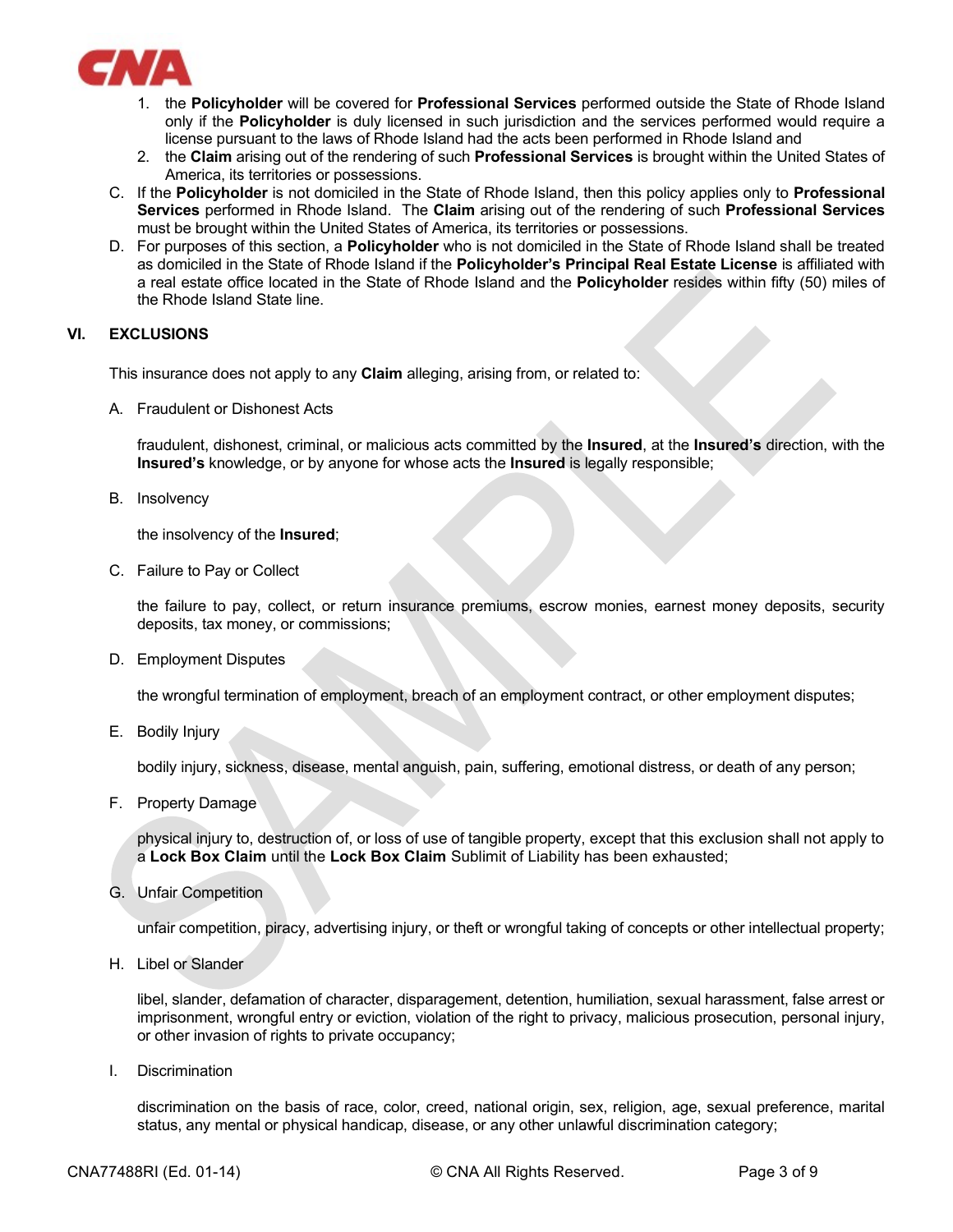

J. Owned or Purchased Property

#### Professional Services relating to property:

- 1. in which any of the following had more than a 10% ownership or financial interest: an Insured; Insured's spouse or Domestic Partner; or any entity, partnership, or trust in which the Insured or Insured's spouse or Domestic Partner owned or controlled more than 10% ownership or financial interest;
- 2. purchased or attempted to be purchased by any of the following: an **Insured; Insured's** spouse or Domestic Partner; or any entity, partnership, or trust in which the Insured or Insured's spouse or Domestic **Partner** owns or controls more than 10% ownership or financial interest:

however, this exclusion does not apply to any **Claim** arising from the sale of property acquired by the **Insured** pursuant to a guaranteed sale listing contract. The guaranteed sale listing contract must be a written agreement between the Insured and the seller of a property in which the Insured agrees to purchase the property if it is not sold under the listing agreement in a specified time. For coverage to apply, the **Insured** must hold title to the property for less than one (1) year and must continually offer it for sale;

K. Developed/Constructed Property

Professional Services relating to property developed or constructed by any of the following: an Insured; Insured's spouse or Domestic Partner; or any entity, partnership, or trust in which the Insured or Insured's spouse or Domestic Partner owned or controlled more than 10% ownership or financial interest;

L. Statutory Violations

violation of the Employee Retirement Income Security Act of 1974, the Securities Act of 1933, the Securities Exchange Act of 1934, or any state Blue Sky or securities laws, or amendments thereto;

M. Maintenance of Insurance

failure by an **Insured** to provide or maintain insurance;

- N. Specified Activities
	- 1. the Insured's activities as a lawyer, title agent, mortgage banker, mortgage broker or correspondent, escrow agent, construction manager, property developer, or insurance agent;
	- 2. the Insured's activities as an appraiser, if the appraisal activity performed requires licensing or certification other than a real estate license; or
	- 3. the Insured's activities as a property manager that do not require a real estate license;
- O. Real Estate Investment Trusts

activities involving property syndication, limited partnership, or real estate investment trusts in which any Insured has, or had, a direct or indirect interest in the profits or losses;

P. Contractual Liability

liability assumed by any **Insured** under any contract, indemnity agreement, purchase agreement, hold harmless clause, or other similar agreement unless such liability would have attached to the Insured in the absence of such contract:

Q. Pollution

whether suddenly or over a long period of time:

- 1. the actual, alleged, or threatened emission, discharge, dispersal, seepage, release, or escape of Pollutants, asbestos, radon, or lead;
- 2. the actual or alleged failure to detect, disclose, report, test for, monitor, clean, remove, contain, dispose of, treat, detoxify, neutralize, or in any way respond to, assess the effects of, or advise of the existence of Pollutants; or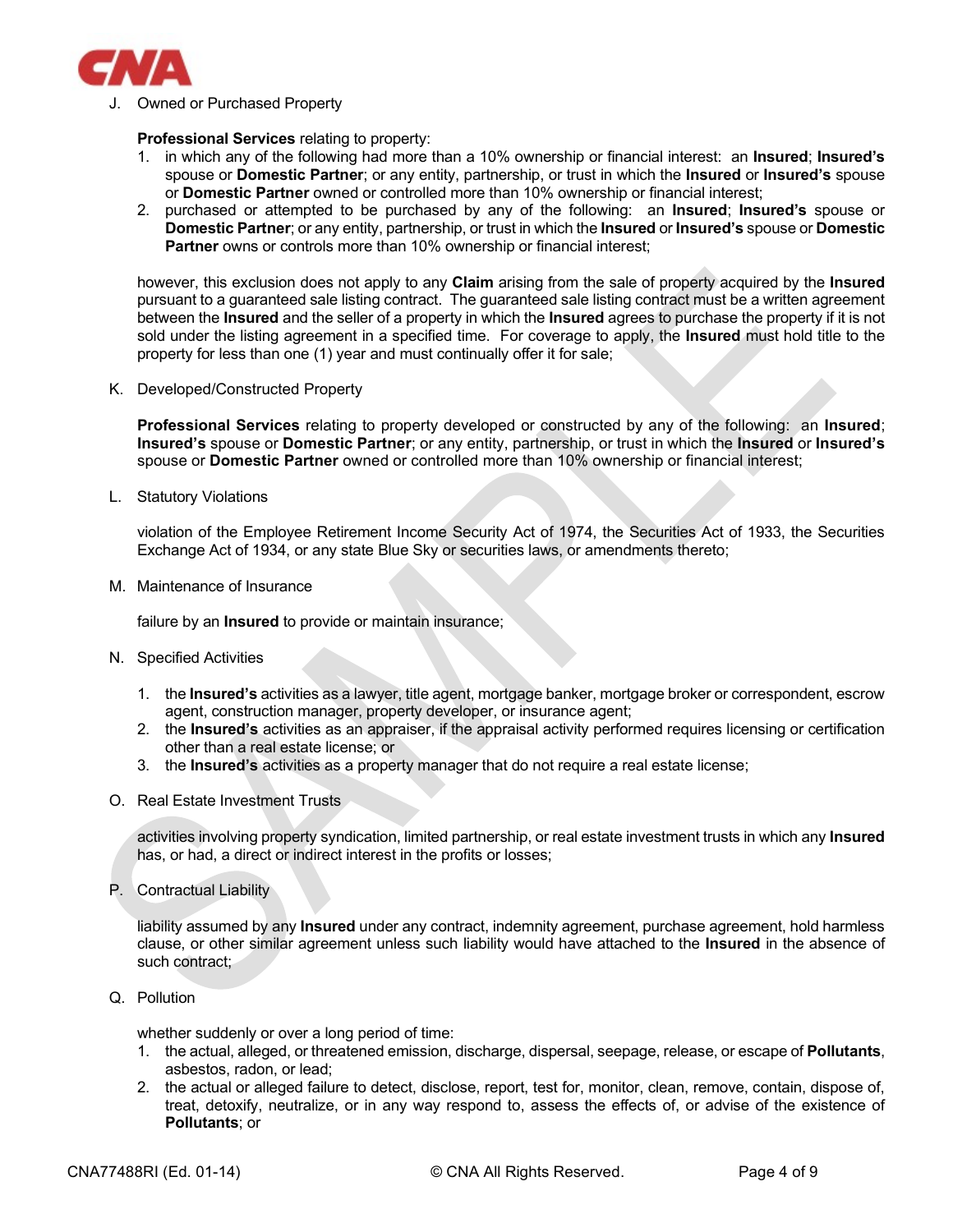

3. any nuclear reaction, nuclear radiation, or radioactive contamination or any act, condition, or pollution incidental to the foregoing.

This exclusion applies regardless of any other cause or event that contributes concurrently or in any sequence to the Damages claimed.

As used in this exclusion, pollution includes the actual, alleged, or threatened discharge, dispersal, seepage, migration, release, or escape of Pollutants;

R. Mold/Fungi

whether suddenly or over a long period of time:

- 1. the actual, alleged, or threatened inhalation of, ingestion of, contact with, exposure to, existence of, growth of, or presence of or
- 2. the actual or alleged failure to detect, report, test for, monitor, clean, remove, contain, dispose of, treat, detoxify, neutralize, or in any way respond to, assess the effects of, or advise of the existence of

any **Fungi; Microbes**; or spores, mycotoxins, odors, or any other substances, products, or byproducts produced by, released by, or arising out of the current or past presence of Fungi or Microbes.

This exclusion applies regardless of any other cause or event that contributes concurrently or in any sequence to the Damages claimed;

S. Expected/Intended

injury or damage expected or intended by the Insured;

T. Commission Disputes

disputes over commissions between real estate brokers and/or salespersons or disputes over commissions involving lawsuits initiated by the Insured. This exclusion does not apply to disputes over commissions involving counterclaims filed with the approval of the Company;

U. Prior/Subsequent Acts

negligent acts, errors, or omissions committed or alleged to have been committed either (1) prior to the date the Insured received an active real estate license or (2) subsequent to the effective date of suspension, revocation, or inactive status of the Insured's real estate license;

V. Fines/Penalties

any fines, penalties, assessments, punitive damages, exemplary damages, multiplied damages, or matters deemed uninsurable under applicable law;

W. Conversion

conversion, misappropriation, or commingling of funds or other property;

## VII. EXTENDED REPORTING PERIODS

In case of cancellation or nonrenewal, the **Policyholder** may be eligible for the following Extended Reporting Periods to apply, both subject to Paragraph C. below:

- A. Automatic Extended Reporting Period: In case of cancellation or nonrenewal because the Policyholder retires, places license on inactive status, or allows license to expire, the policy will apply to Claims first made against the Insured and reported to the Company up to ninety (90) days after the effective date of cancellation or nonrenewal. Said ninety (90) day period will be hereinafter referred to as the Automatic Extended Reporting Period.
- B. Optional Extended Reporting Period: In case of cancellation or nonrenewal for any reason, the Policyholder shall have the option, upon payment of an additional premium within ninety (90) days after the effective date of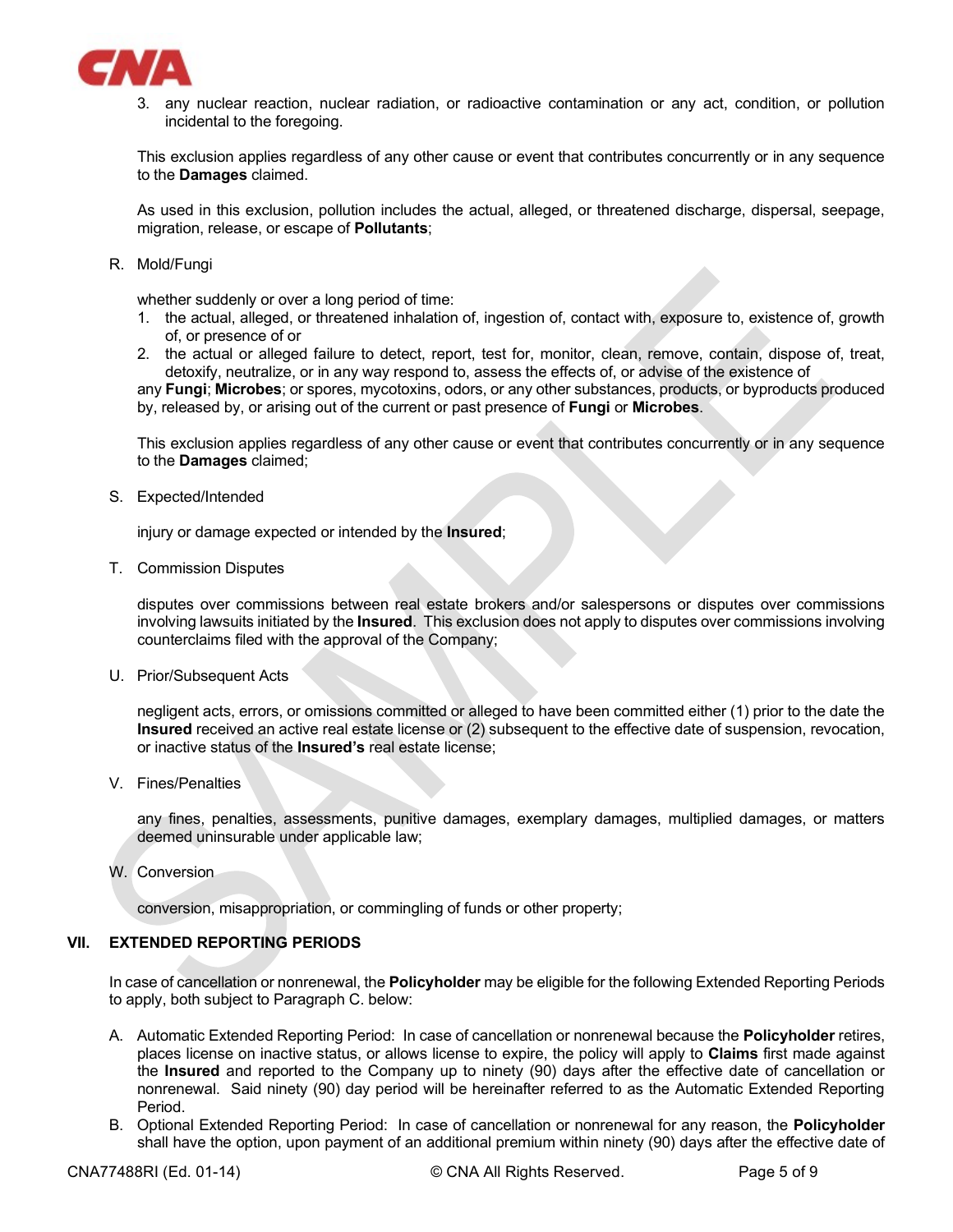

the cancellation or nonrenewal, to cause the policy to apply to Claims first made against the Insured and reported in writing to the Company during the Optional Extended Reporting Period. The Optional Extended Reporting Period will replace the Automatic Extended Reporting Period. The premium for the Optional Extended Reporting Period will be fully earned and is determined as shown below:

| Optional Extended Reporting Period | Premium                                                           |
|------------------------------------|-------------------------------------------------------------------|
| One Year                           | 100% expiring premium, including any optional endorsement premium |
| Two Years                          | 150% expiring premium, including any optional endorsement premium |
| Three Years                        | 200% expiring premium, including any optional endorsement premium |

The Optional Extended Reporting Period cannot be canceled by the Company or the Insured.

- C. Coverage afforded by the Automatic and Optional Extended Reporting Periods:
	- 1. Shall apply solely to **Claims** arising from a negligent act, error, or omission
		- a. committed or alleged to have been committed after the Retroactive Date;
		- b. committed or alleged to have been committed before the effective date of cancellation or nonrenewal; and
		- c. which are otherwise insured under all the other terms, conditions, and exclusions of this policy.
	- 2. Shall not apply to any Claim, which is insured by any other policy of insurance, nor as excess above such other policy of insurance.
	- 3. Nothing in Paragraph A. or B. shall serve to increase the Limits of Liability or Sublimits of Liability as provided in Section II. LIMITS OF LIABILITY. The Limits of Liability and Sublimits of Liability for any extended reporting period shall be a part of, and not in addition to, the Limits of Liability and Sublimits of Liability listed in the Declarations.

## VIII. DEFINITIONS

Claim means:

- 1. a written demand for money or services received by the Insured; or
- 2. service of a lawsuit or institution of arbitration or mediation proceedings against the Insured

seeking **Damages** and alleging a negligent act, error, or omission in the performance or failure to perform Professional Services.

## Claim Expenses means:

- 1. fees, costs, and expenses resulting from the investigation, adjustment, defense, and appeal of a Claim if incurred by the Company or by the Insured with the Company's written consent; and
- 2. fees charged by attorneys designated by the Company.

Costs, fees, or expenses of employees or officials of the Company are not Claim Expenses. Nor shall Claim Expenses include salaries, loss of earnings, or other remuneration by or to any Insured.

Damages means compensatory damages. Damages do not include fines; penalties; punitive, exemplary, or multiplied damages; or matters deemed uninsurable under applicable law.

Domestic Partner means any person qualifying as a "domestic partner" under any federal, state, or local law or under the Real Estate Firm's employee benefit plans.

Fungi means any form of fungus including but not limited to yeast, mold, mildew, rust, smut, or mushroom.

Insured means the following:

- 1. the Policyholder;
- 2. the Policyholder's Unlicensed Employees;
- 3. the heirs, executors, administrators, or assigns of the Policyholder in the event of the Policyholder's death, incapacity, or bankruptcy but only to the extent that the **Policyholder** would have been provided coverage under this policy;

When this policy provides coverage for a Claim made against any of its Insureds listed in 1, 2, or 3 above, Insured will also mean:

4. any Real Estate Firm that the Policyholder represents but only for its vicarious liability for the negligent acts, errors, or omissions arising out of the Policyholder's Professional Services.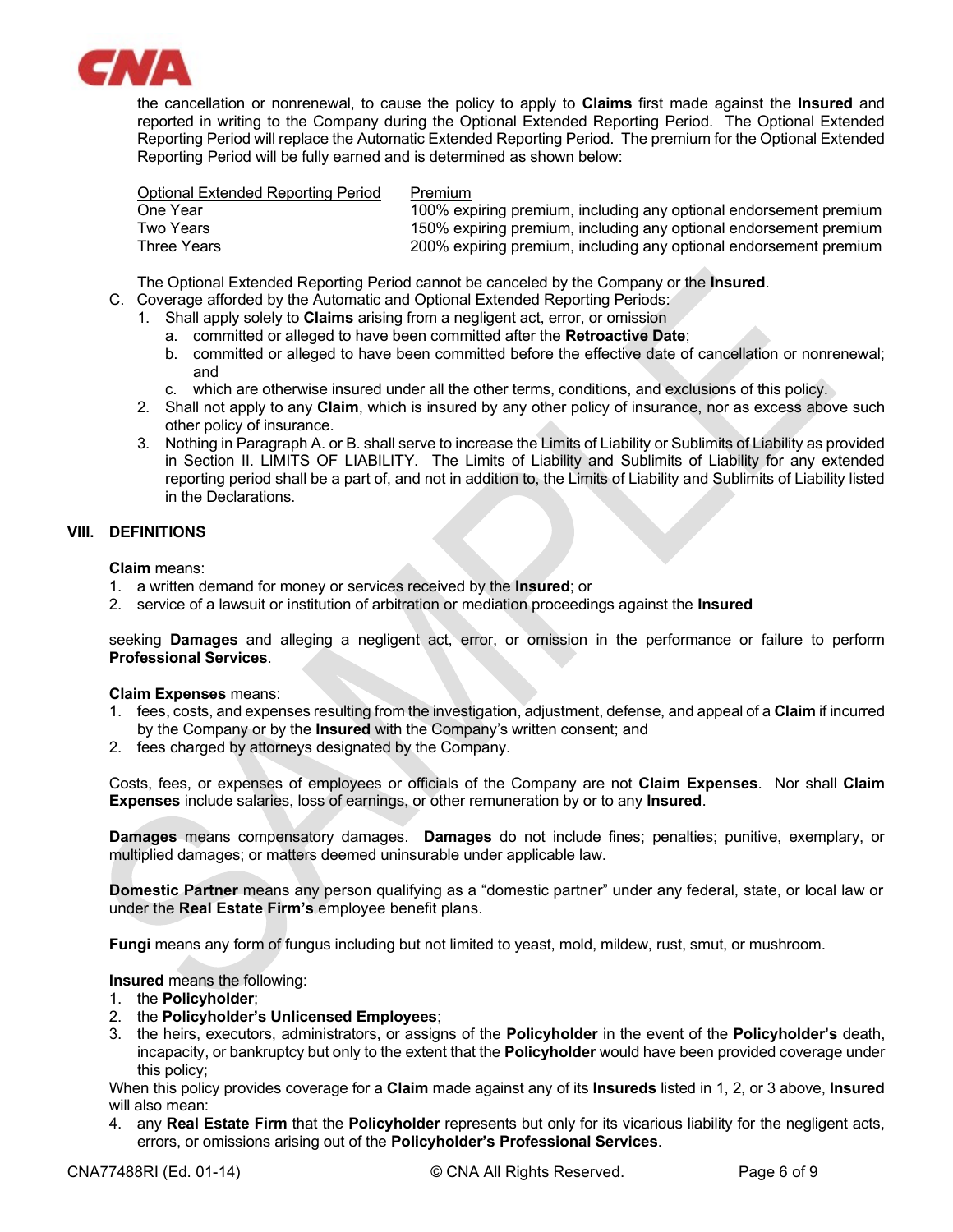

Lock Box means a device to allow authorized persons without a key to enter a locked door.

Lock Box Claim means a Claim alleging property damage or loss of use of property resulting from such property damage in the distribution, operation, or use of a Lock Box on property not owned, occupied by, or leased to the Insured or the Insured's spouse or Domestic Partner.

Microbes mean any nonfungal microorganism or nonfungal colony-form organism that causes infection or disease.

Policyholder means the person shown on the Declarations, who holds an active real estate license issued by the Rhode Island Department of Business Regulation, Real Estate Division under Rhode Island Real Estate Licensing Law (RIGL Title 5, Chapter 5-20.5) and who has paid the required premium.

Policy Period means the period beginning on the inception date and time shown on the Declarations and ending with the termination, cancellation, or expiration of this policy.

Pollutants means any solid, liquid, gaseous, thermal, biological, or radioactive substance, material, matter, toxin, irritant, or contaminant, including but not limited to radon, asbestos, smoke, vapor, soot, fumes, acids, alkalis, chemicals, and waste. Waste includes materials to be recycled, reconditioned, or reclaimed.

Principal Real Estate License means the state license under which the majority of the Policyholder's real estate transactions are conducted.

Professional Services means services performed by the Policyholder as a real estate broker or salesperson as defined in Rhode Island Real Estate Licensing Law (RIGL Title 5, Chapter 5-20.5) and for which the Policyholder is required to have a real estate license, provided all necessary licenses are held by the Policyholder at the time of the act, error, or omission giving rise to the Claim.

Real Estate Firm means a legal entity with which brokers or salespersons, as defined in Rhode Island Real Estate Licensing Law (RIGL Title 5, Chapter 5-20.5), are affiliated and which employs the Policyholder.

Related Claims means all Claims arising out of a single negligent act, error, or omission or arising out of Related Negligent Acts, Errors, or Omissions in the rendering of Professional Services.

Related Negligent Acts, Errors, or Omissions means all negligent acts, errors, or omissions in the rendering of Professional Services that are temporally, logically, or causally connected by any common fact, circumstance, situation, transaction, event, advice, or decision.

Retroactive Date is the date when the first real estate errors and omissions coverage was effective insuring the Policyholder on a claims-made basis and since which time the Policyholder has been continuously insured by coverage similar to that provided by this agreement. The Retroactive Date is verified for the Policyholder at the time the Claim is reported in writing to the Company.

Unlicensed Employee means the support staff employed by the Policyholder and under the Policyholder's supervision and control who is assisting the Policyholder in the performance of the Policyholder's Professional Services, including a personal assistant, clerk, secretary, messenger, and intern but shall not include an owner, officer, director, or any other staff member who is not under the direct supervision of the Policyholder or assisting the Policyholder in the performance of the Policyholder's Professional Services. Unlicensed Employee does not include appraisal trainees or anyone who manages property who does not have a real estate license.

## IX. PREMIUM

This coverage shall not be effective until and unless the application for coverage has been approved by the Company and the premium has been paid. Each **Insured's** premium shall be fully earned at the inception date of the policy unless the Company cancels the policy.

## X. AUDIT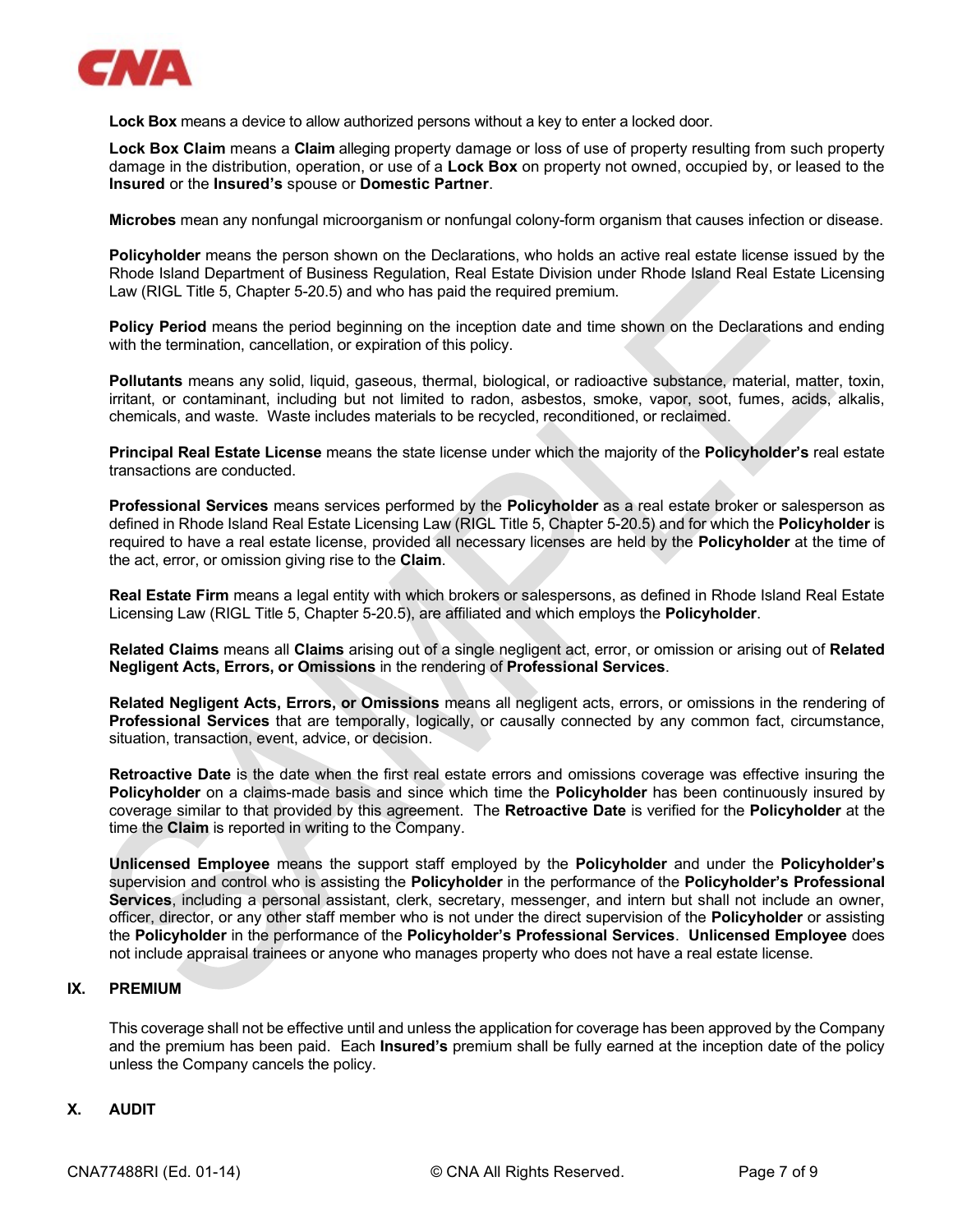

The Company may audit the **Insured's** records to determine the accuracy of pertinent information provided by the Insured. The Company will give reasonable notice to the Insured of such an audit. The audit will take place during the Insured's regular business hours.

# XI. THE INSURED'S DUTIES IF THERE IS A CLAIM

A. The Insured shall give written notice by submitting a completed Notice of Claim Form to the Company as soon as possible after the Claim is first made but in no event more than ninety (90) days after the Insured becomes aware of such Claim. Such written notice shall include the name of the Policyholder and shall include the time, place, and details of the Claim. Notice shall be delivered to:

| U.S. Mail Delivery:       | <b>Overnight Delivery:</b> | <b>Electronic Delivery:</b> |
|---------------------------|----------------------------|-----------------------------|
| <b>Claims Department</b>  | <b>Claims Department</b>   | Email: claims@risceo.com    |
| P. O. Box 6709            | 4211 Norbourne Boulevard   | Fax: (502) 896-6343         |
| Louisville. KY 40206-0709 | Louisville, KY 40207-4048  |                             |

- B. The Insured shall not admit any liability, make any settlement, pay any Damages, or assume any duty or obligation for any Claim without the prior written consent of the Company. The Insured shall not incur any Claim Expenses for any Claim without the prior written consent of the Company.
- C. The Insured shall immediately forward to the Company every demand, notice, summons, or other process received by the Insured or the Insured's representatives about any Claim.
- D. The Insured shall cooperate with the Company and, at the Company's request, the Insured shall assist the Company in responding to the Claim and making settlements. The Insured shall attend hearings and trials and help in securing and giving evidence at the Company's request.

## XII. SUBROGATION

If the Company makes any payment under this policy, the Company shall receive all of the Insured's rights of recovery against any persons or organizations. The Insured shall assist the Company in whatever way is necessary to secure such rights. When a Claim is made, the Insured shall do nothing to thwart the Company's recovery of amounts paid to other parties who might be responsible for the Claims.

## XIII. CHANGES

The terms of this policy may not be waived or changed unless the Company issues an Endorsement. All Endorsements become a part of this policy. The Policyholder and the Company may make changes in the terms of the policy upon mutual consent.

# XIV. ACTION AGAINST THE COMPANY

The Insured may not bring a lawsuit against the Company unless the Insured has complied with all the terms and conditions of this policy. Nor shall an action lie against the Company until judgment or trial determines the Insured's responsibility to pay.

## XV. BANKRUPTCY

Bankruptcy or insolvency of the Insured or the Insured's estate will not relieve the Company of its obligations under this policy.

## XVI. CANCELLATION

- A. After the inception of the Policy Period, this policy may not be cancelled by the Policyholder.
- B. The Company may cancel this policy for nonpayment of Premium in accordance with the provisions of Rhode Island General Laws by giving, mailing, or delivering to the Policyholder written notice of cancellation at least ten (10) days before the effective date of cancellation.
- C. The Company may cancel this policy for fraud or material misrepresentation made by or with the knowledge of the Policyholder in obtaining the policy, continuing the policy, or presenting a claim under the policy in